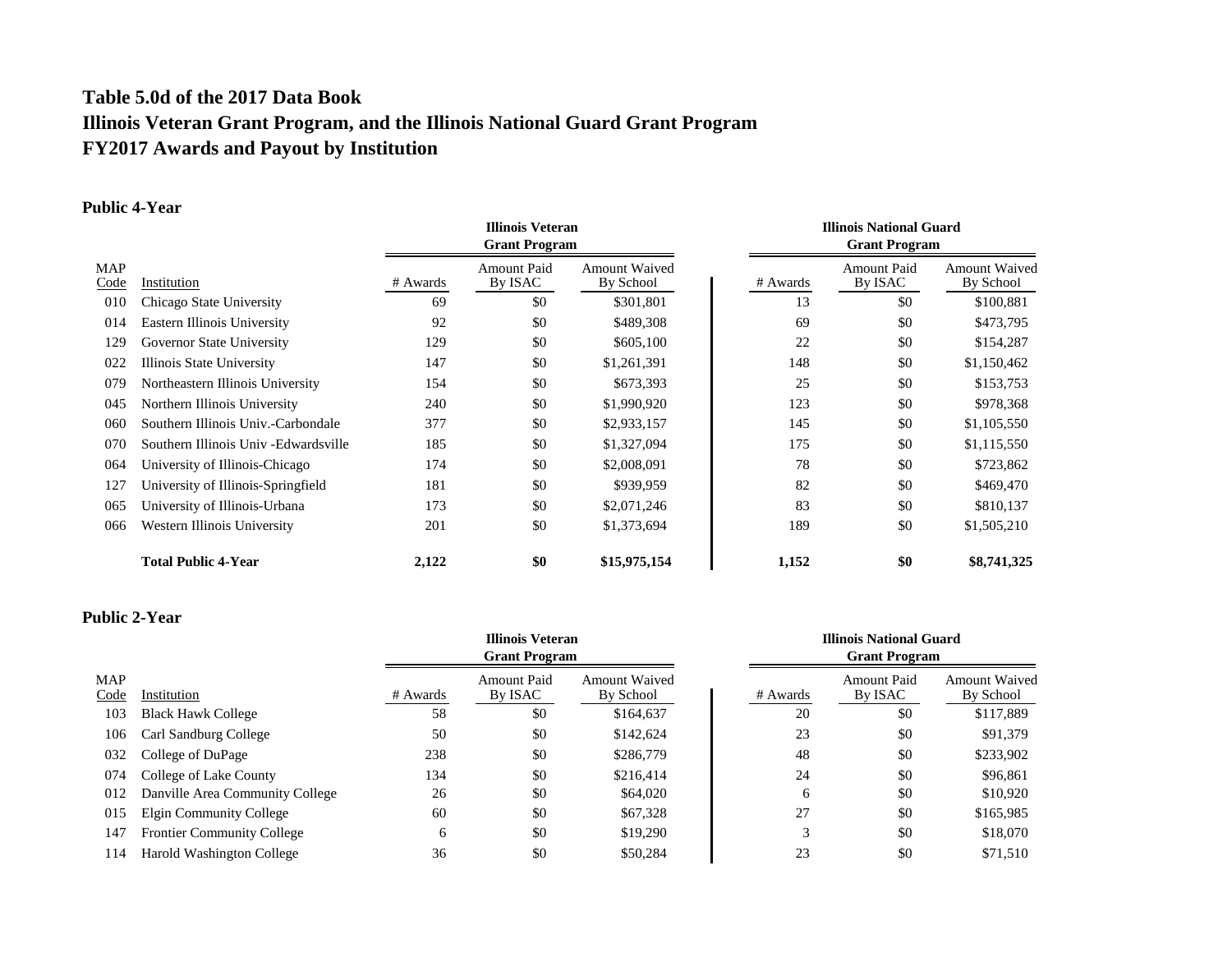### **Table 5.0d, Awards and Payout by Institution, continued 2017 ISAC Data Book**

## **Public 2-Year, continued**

|                    |                                    | <b>Illinois Veteran</b><br><b>Grant Program</b> |                               |                            | <b>Illinois National Guard</b><br><b>Grant Program</b> |                        |                                   |
|--------------------|------------------------------------|-------------------------------------------------|-------------------------------|----------------------------|--------------------------------------------------------|------------------------|-----------------------------------|
| <b>MAP</b><br>Code | Institution                        | # Awards                                        | <b>Amount Paid</b><br>By ISAC | Amount Waived<br>By School | # Awards                                               | Amount Paid<br>By ISAC | <b>Amount Waived</b><br>By School |
| 087                | Harper College                     | 67                                              | \$0                           | \$143,823                  | 24                                                     | \$0                    | \$118,471                         |
| 110                | Harry S. Truman College            | 20                                              | \$0                           | \$23,840                   | 11                                                     | \$0                    | \$37,585                          |
| 124                | <b>Heartland Community College</b> | 73                                              | \$0                           | \$187,860                  | 41                                                     | \$0                    | \$174,705                         |
| 084                | Highland Community College         | 19                                              | \$0                           | \$46,004                   | 7                                                      | \$0                    | \$21,113                          |
| 056                | Illinois Central College           | 161                                             | \$0                           | \$343,563                  | 90                                                     | \$0                    | \$489,580                         |
| 028                | Illinois Valley Community College  | 53                                              | \$0                           | \$123,112                  | 12                                                     | \$0                    | \$82,882                          |
| 122                | John A. Logan College              | 69                                              | \$0                           | \$152,862                  | 23                                                     | \$0                    | \$106,118                         |
| 140                | John Wood Community College        | 29                                              | \$0                           | \$61,293                   | 14                                                     | \$0                    | \$67,753                          |
| 024                | Joliet Junior College              | 91                                              | \$0                           | \$141,475                  | 32                                                     | \$0                    | \$167,330                         |
| 037                | Kankakee Community College         | 31                                              | \$0                           | \$66,706                   | 14                                                     | \$0                    | \$72,373                          |
| 008                | Kaskaskia College                  | 32                                              | \$0                           | \$86,323                   | 10                                                     | \$0                    | \$41,422                          |
| 116                | Kennedy-King College               | 44                                              | \$0                           | \$76,281                   | 9                                                      | \$0                    | \$38,379                          |
| 009                | Kishwaukee College                 | 36                                              | \$0                           | \$113,020                  | 22                                                     | \$0                    | \$92,715                          |
| 105                | Lake Land College                  | 59                                              | \$0                           | \$147,426                  | 25                                                     | \$0                    | \$108,262                         |
| 131                | Lewis & Clark Community College    | 70                                              | \$0                           | \$135,720                  | 15                                                     | \$0                    | \$70,014                          |
| 118                | Lincoln Land Community College     | 109                                             | \$0                           | \$279,442                  | 110                                                    | \$0                    | \$642,424                         |
| 126                | Lincoln Trail College              | 9                                               | \$0                           | \$22,212                   | $\sqrt{2}$                                             | \$0                    | \$6,279                           |
| 112                | Malcolm X College                  | 21                                              | \$0                           | \$36,830                   | $\,$ 8 $\,$                                            | \$0                    | \$28,785                          |
| 120                | McHenry County College             | 51                                              | \$0                           | \$71,359                   | 15                                                     | \$0                    | \$41,922                          |
| 121                | Moraine Valley Community College   | 94                                              | \$0                           | \$188,887                  | 36                                                     | \$0                    | \$190,632                         |
| 040                | Morton College                     | 14                                              | \$0                           | \$31,773                   | 3                                                      | \$0                    | \$14,850                          |
| 130                | <b>Oakton Community College</b>    | 24                                              | \$0                           | \$52,808                   | 4                                                      | \$0                    | \$21,969                          |
| 115                | Olive-Harvey College               | 17                                              | \$0                           | \$15,974                   | $\,$ 8 $\,$                                            | \$0                    | \$22,537                          |
| 108                | <b>Olney Central College</b>       | 10                                              | \$0                           | \$22,161                   | $\mathfrak{Z}$                                         | \$0                    | \$12,037                          |
| 107                | Parkland College                   | 86                                              | \$0                           | \$252,977                  | 51                                                     | \$0                    | \$221,359                         |
| 073                | Prairie State College              | 73                                              | \$0                           | \$117,234                  | 16                                                     | \$0                    | \$106,709                         |
| 041                | Rend Lake College                  | 27                                              | \$0                           | \$75,354                   | 13                                                     | \$0                    | \$55,710                          |
| 111                | Richard J. Daley College           | 19                                              | \$0                           | \$25,410                   | $\overline{7}$                                         | \$0                    | \$18,112                          |
| 133                | <b>Richland Community College</b>  | 36                                              | \$0                           | \$87,599                   | 10                                                     | \$0                    | \$31,765                          |
| 085                | Rock Valley College                | 80                                              | \$0                           | \$150,652                  | 52                                                     | \$0                    | \$262,173                         |